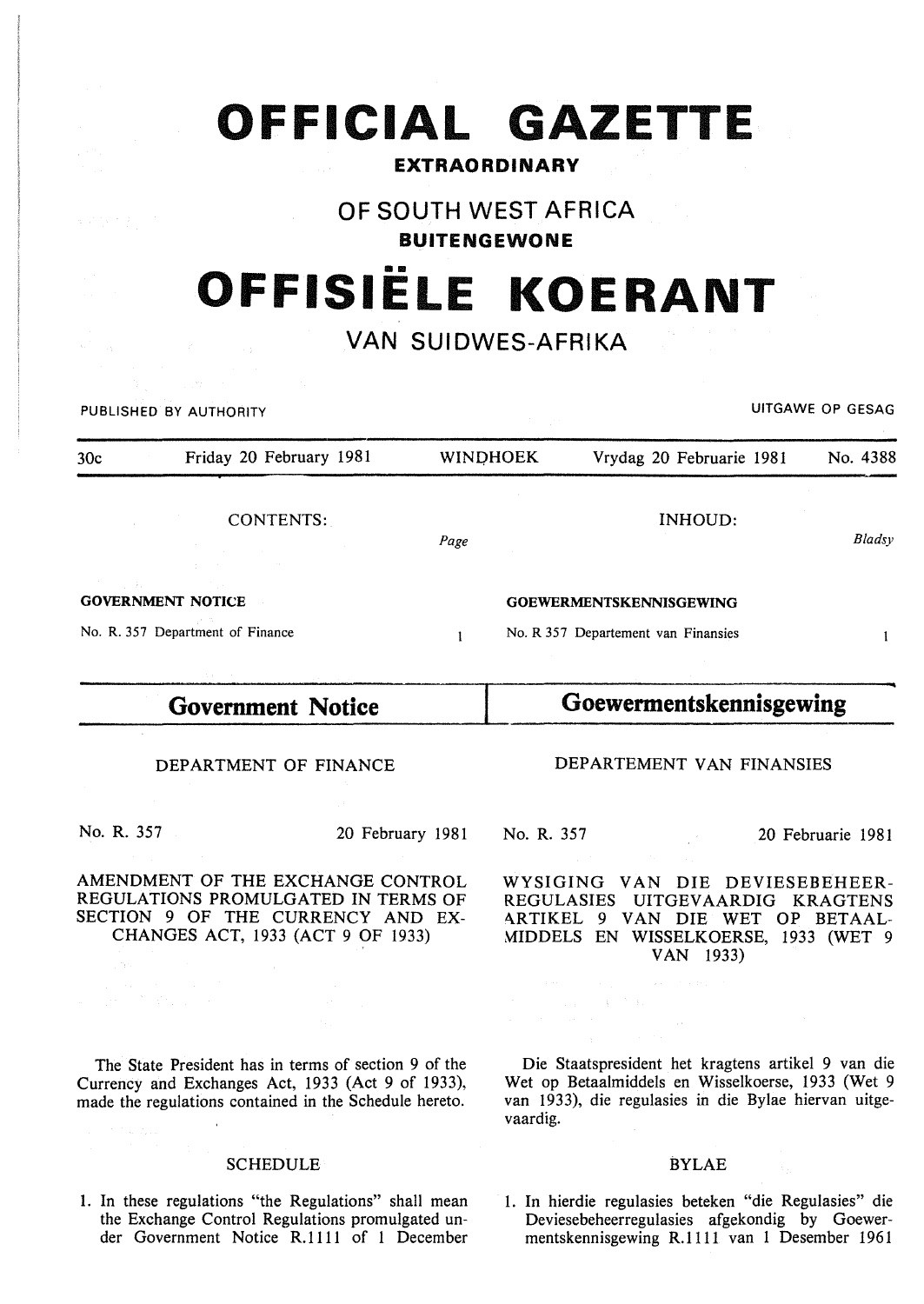1961, as amended by Government Notices R.872 of 3 June 1966, R.1647 of 21 October 1966, R.650 of 19 April 1968 and R.355 of 5 March 1976.

- 2. Regulation 1 of the Regulations is hereby amended
	- (a) by inserting the following definition before the definition of "appropriate officer": " 'affected person' means a body corporate, foundation, trust or partnership operating in the Republic, or an estate, in respect of which  $-$ 
		- (i) 25 per cent or more of the capital, assets or earnings thereof may be utilised for payment to, or to the benefit in any manner of, any person who is not resident in the Republic; or
		- (ii) 25 per cent or more of the voting securities, voting power, power of control, capital assets, or earnings thereof, are directly or indirectly vested in, or controlled by or on behalf of, any person who is not resident in the Republic;";
	- (b) by substituting the following definition for the definition of "appropriate officer": " 'appropriate officer' means any officer of customs or excise, any immigration officer, any member of the South African Police, any member of the South African Railways and Harbours Police or any person authorised by the Treasury to act as such;";
	- (c) by inserting the following definition before the definition of "foreign currency": " 'financial assistance" includes the lending of currency, the granting of credit, the taking up of securities, the conclusion of a hire purchase or a lease, the financing of sales or stocks, discounting, factoring, the guaranteeing of acceptance credits, the guaranteeing or acceptance of any obligation, a suretyship, a buy-back and a lease-back but excluding -
		- (a) the granting of credit by a seller in respect of any commercial transaction directly involving the passing of ownership of the goods sold from seller to purchaser, and
		- (b) the granting of credit solely in respect of the payment for services rendered;";
	- (d) by substituting the following definition for the definition of "foreign currency":

" 'foreign currency' means any currency which is not legal tender in the Republic, and includes any bill of exchange, letter of credit, money order, postal order, promissory note, traveller's cheque or any other instrument for the payment soos gewysig by Goewermentskennisgewings R.8 72 van 3 Junie 1966, R.1647 van 21 Oktober 1966, R.650 van 19 April 1968 en R.355 van 5 Maart 1976.

- 2. Regulasie 1 van die Regulasies word hierby gewysig
	- (a) deur die omskrywing van "bevoegde amptenaar" deur die volgende omskrywing te vervang:

" 'bevoegde amptenaar' 'n doeane- en aksynsbeampte, 'n immigrasiebeampte, 'n lid van die Suid-Afrikaanse Polisie, 'n lid van die Suid-Afrikaanse Spoorweg- en Hawenspolisie, of iemand wat deur die Tesourie gemagtig is om as sodanig op te tree;";

(b) deur na die omskrywing van "eienaar" die volgende omskrywing in te voeg:

" 'finansiele bystand' ook die uitleen van valuta, die verlening van krediet, die opneem van sekuriteite, die aangaan van 'n huurkoop of 'n verhuring, die finansiering van verkope of voorrade, 'n verdiskontering, 'n faktorering, die waarborg van aksepteringskrediete, die waarborg of aanvaarding van enige verpligting, 'n borgtog, 'n terugkoop en 'n terugverhuring maar met uitsluiting van  $-$ 

- (a) die verlening van krediet deur 'n verkoper ten opsigte van enige handelstransaksie wat direk die oorgang van eiendomsreg op die verkoopte goed van verkoper na koper behels, en
- (b) die verlening van krediet alleen ten opsigte van die betaling van dienste gelewer;";
- (c) deur na die omskrywing van "finansiele bystand" die volgende omskrywing in te voeg: "'geaffekteerde persoon' 'n regspersoon, stigting, trust of vennotskap wat in die Republiek sake doen, of 'n boedel, ten opsigte waarvan -
	- (i) 25 persent of meer van die kapitaal, bates of verdienstes daarvan gebruik mag word vir betaling aan, of vir die bevoordeling op enige wyse van, iemand wat nie in die Republiek woonagtig is nie; of
	- (ii) 25 persent of meer van die stemdraende geldwaardige papiere, stembevoegdheid, mag van beheer, kapitaal, bates of verdienstes daarvan, regstreeks of onregstreeks gesetel is in, of beheer word deur of ten behoewe van, iemand wat nie in die Republiek woonagtig is nie;"; en
- (d) deur die omskrywing van "vreemde valuta" deur die volgende omskrywing te vervang: